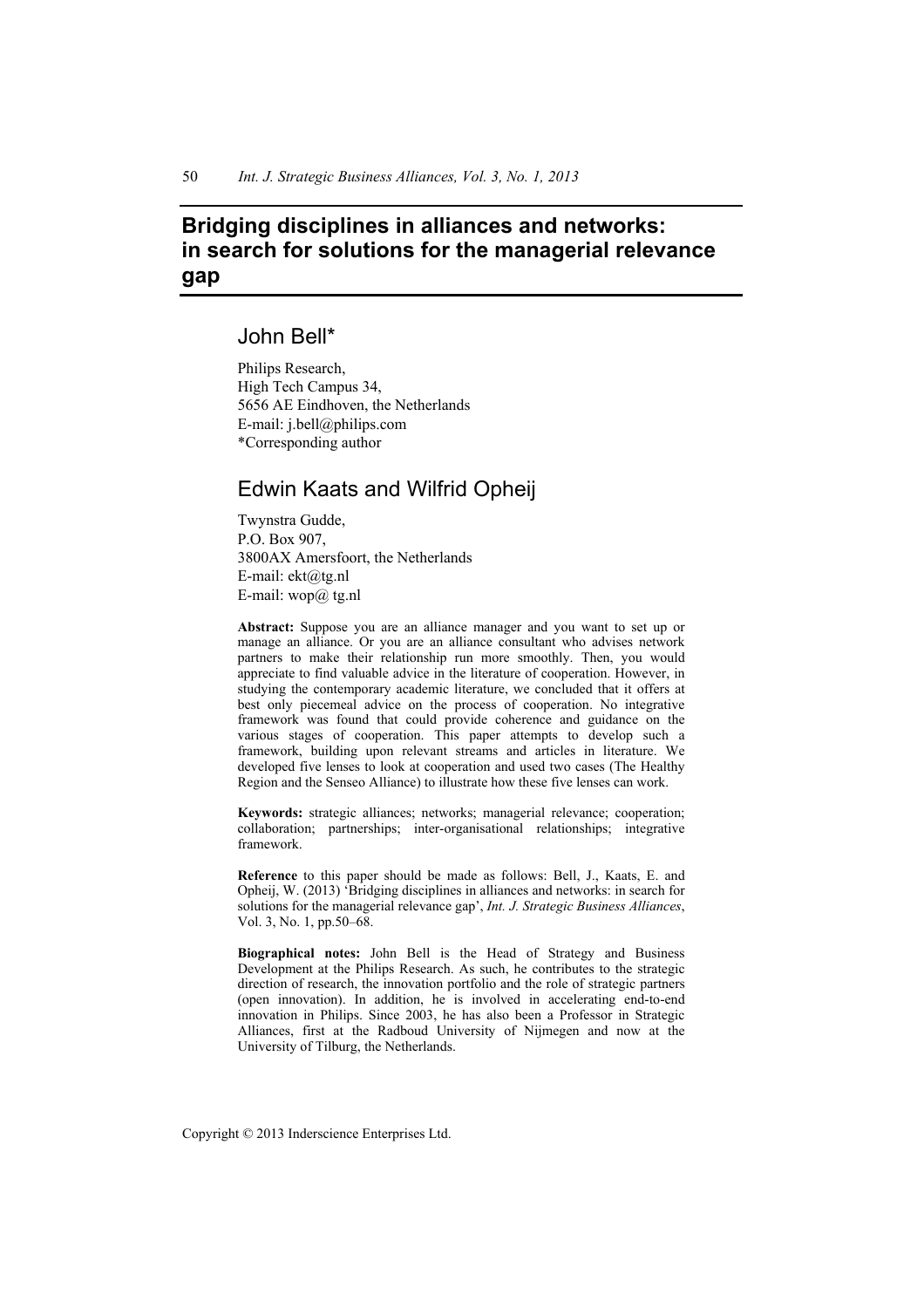Edwin Kaats is a senior partner at the Twynstra Gudde, Consultants and Managers, one of the largest Dutch management consultancy firms. Partnerships in all forms and sizes are at the centre of his consultancy and management practice. He is also an Associate Professor at the Radboud University Nijmegen, and a frequent guest lecturer at the AOG School of Management and Business School Netherlands. His dissertation was on the role of chief executives in alliances and networks.

Wilfrid Opheij is a senior partner at the Twynstra Gudde, Consultants and Managers. Alliances and networks are his primary field of consultancy. He is also a guest lecturer at the Tranzo (University of Tilburg), at Radboud University Nijmegen and Business School Netherlands. He obtained his doctorate on a joint dissertation (with Edwin Kaats) on the role of chief executives in alliances and networks.

#### **1 Introduction**

Cooperation is a necessity for the majority of companies and public organisations these days. Yet, abundant research shows clearly that many cooperative relationships cannot be described as successful. This has to do with the inherent complexity and instability of alliances, which is caused by the large number of events that influence alliances from their inception to their end. Another factor is that many companies fail to learn from their own experiences and develop an alliance-forming capacity that would enable them to learn from their own successes and failures (e.g., Kale and Singh, 2009; Draulans et al., 2003).

As reflective practitioners, we would welcome research and grounded insights that would provide support in making alliances more successful in daily practice. However, the current academic literature has not yet generated proven and replicable knowledge or compelling and practical guidance for practitioners on ways to improve the success of alliances. The need to integrate different perspectives on alliances has already been stated by Osborn and Hagedoorn (2007, p.274) in a special issue of the *Academy of Management Journal* in April 1997: "We encourage researchers to abandon a singular, clear-cut description of alliances and networks based on the assumptions of a host discipline in favour of a more robust, sophisticated multidimensional vision". In 2008, Cropper et al. (2008, p.731) expressed a similar sentiment: "We noted [...] that these different research perspectives and their bodies of knowledge over time tended to form specialized 'silos' of IOR (inter-organizational relationships) research, with scholars rarely building on, contributing to, or even acknowledging the work conducted outside their own particular research silo". It would seem, then, that the academic literature in this field risks being seen as irrelevant (see Bell et al., 2006). To become relevant to practitioners, academic knowledge needs to inform and guide them in their decision-making (Starkey and Madan, 2001). Research that does not generate relevant insight contributes to the emergence of what Bell et al. (2006) have labelled a *managerial relevance gap*.

The majority of the literature has only addressed the importance of specific elements of cooperation, such as trust (Das and Teng, 2002; Ring and Van de Ven, 1994), strategic, operational and cultural fit (Douma et al., 2000), and capabilities (Kale and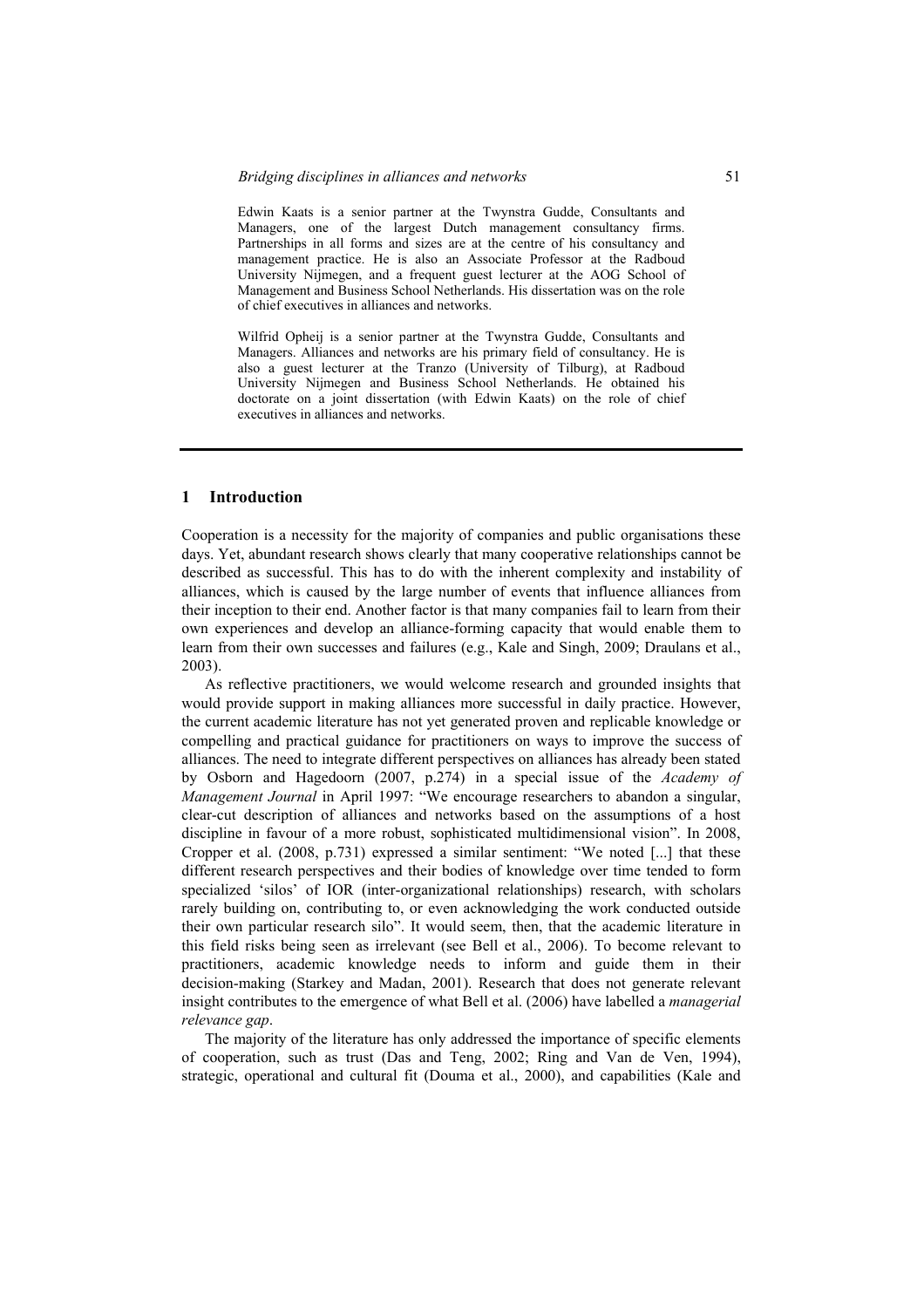Singh, 2007). What has been lacking is a more integrated framework that will guide practitioners on what to do in their complex and ever-changing alliance environment. In this article, we aim to help bridge the managerial relevance gap. The focus is on developing five lenses that can together form a more comprehensive view of methods to set up and manage cooperation successfully. These lenses are individually recognised and grounded in the academic literature, but we have learned that the true relevance for practitioners is to be found in the fact that these lenses are connected and integrated. We will demonstrate that these building blocks can already be found in the academic literature but have not been integrated into a coherent theoretical framework yet. This integration is clearly required in practice, which we will illustrate with actual case studies. Finally, some suggestions will be made to help alliance managers, alliance consultants and alliance academics to learn how to generate and share practically relevant knowledge.

This paper is structured as follows: the next section describes the inherent complexity of cooperation. Afterwards, we will elaborate on the need for coherence and relevance. Then, a coherent model will be presented on how to make cooperation effective and successful. We will focus on the way in which our model supports and guides practitioners and academics. In the final section, alliance managers, alliance academics and alliance consultants will be invited to join forces to reduce the *managerial relevance gap* still further.





*Source:* Gomes Casseres (2003)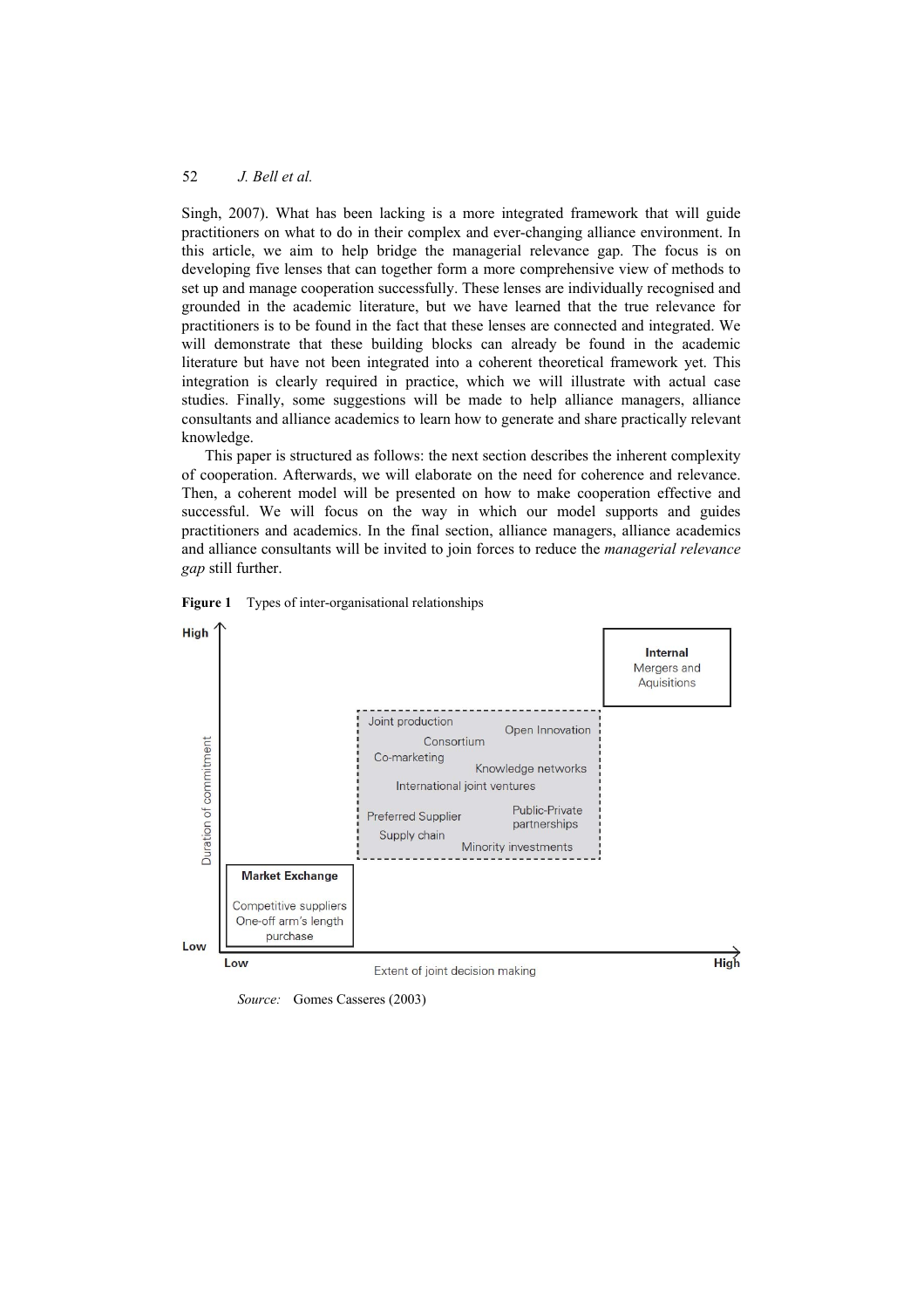## **2 Positioning collaboration: dealing with inherent complexity**

There are many definitions of cooperation, but none of them has become universally accepted (Child et al., 2005; Cropper et al., 2008). In their *Handbook of Inter-Organizational Relations*, Cropper et al*.* (2008) indicate that studying cooperation is concerned with understanding the character and pattern, origins, rationale and consequences of cooperative relationships between organisations. In Figure 1, collaboration is defined by the degree of joint decision-making and the duration of the relationship (Gomes-Casseres, 2003). Cooperation can occur in the central part of the two axes: decision-making in alliances and networks is complex, because no one is in control and partners retain some autonomy. At the same time, the duration is unclear: longer than in simple market exchange transactions, but in most cases shorter than in acquisitions.

All types of cooperation share certain characteristics, which are described below (Kaats and Opheij, 2008).

## *2.1 A high degree of interdependence*

Partners have to give up part of their autonomy, trusting that they will gain something else in return. Often, this is quite a challenge for managers, as they typically find it difficult to give up any autonomy. As a consequence, setting up a cooperative relationship is a delicate process and the right levers must be used to ensure that managers enable and support cooperation rather than frustrating it. In addition, parties frequently realise that they 'cannot achieve the results alone, and also not together'. The result of this interdependence is a complex game of dealing with different partners, forming coalitions, partner choice and positional play.

#### *2.2 An unclear power structure*

In environments where a number of parties hold the key to a solution, uncertainty about who holds power will always exist (Schruijer and Vansina, 2005). The question 'who is in control?' cannot be answered unambiguously since power is divided between various parties and may come from different sources. Power is omnipresent, but often underestimated, probably because it is not always clearly visible. As an alliance manager or alliance consultant, it is important to learn to 'read' the balance of power and how it is applied.

## *2.3 New realities*

When various parties are required to get along, they create a new reality together (Weick, 1995). In many cases, cooperation starts from scratch. Through a delicate and complex process, the parties have to be brought together to solve a problem or pursue an opportunity that has been recognised. This is happening in an uncertain and changing situation, for which the only foundation is mutual interest and interaction. Fusing and reshaping diverse interests and ambitions into shared viewpoints or a solution for shared problems is an ongoing challenge.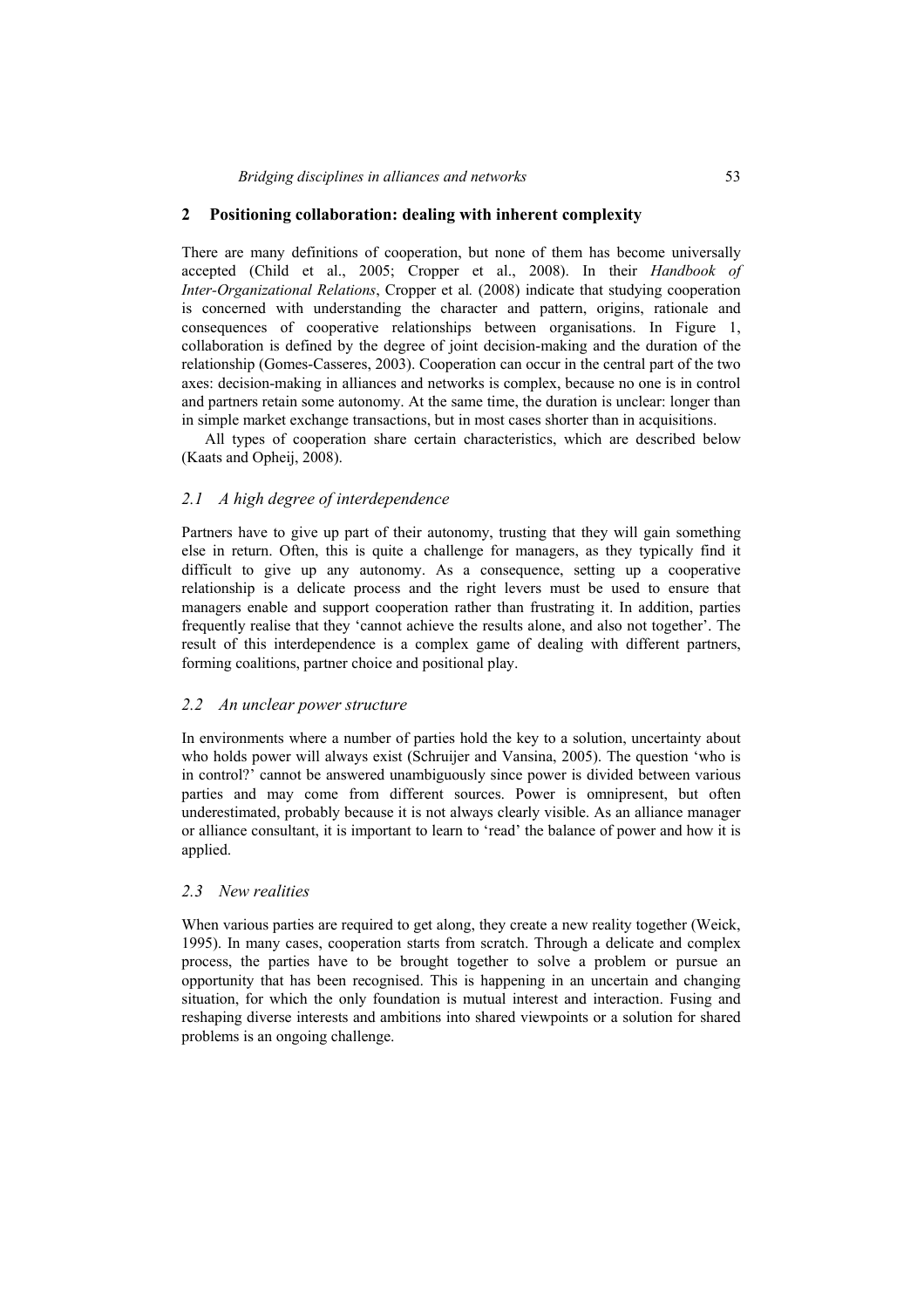## *2.4 The attraction of heterogeneity*

Parties are, to some extent, attracted to one another because mutual contacts help them to discover their ambitions and which complementary competences they can contribute. At the same time, partners may be afraid because they perceive a mutual threat. This is one paradox of cooperation: if there is to be a strong basis for cooperation, partners need to have different aptitudes; however, cooperation with a similar partner is usually easier from a cultural and methodological perspective (Douma et al., 2000; Hoebeke, 2004). After all, it is this similarity between parties that can lead to competition, rather than cooperation. In practice, we have discovered time and again that it is difficult to understand and deal with this paradox and its dynamics.

## *2.5 A dynamic context*

Any attempt to map a complex situation such as cooperation will be out-of-date as soon as the map has been drawn. A new situation arises with each joint action. Collaborating parties are constantly re-assessing the situation, which is changing continuously. This means that in all discussions there is always an element of re-establishing trust, as trust is never self-evident and must be defined and regained over and over again. All in all, the dynamics of cooperation demand a complex choreography from partners who are required to define and realign their relationship on a regular basis.

If parties want to cooperate, they cannot avoid certain characteristics that are inherent to cooperation. Using Kahane's (2004) concepts of complexity in multi-party and multi-interest situations, there is a high degree of dynamic complexity (the degree to which cause and effect coincide in space and time), a high degree of generative complexity (the degree to which the future differs from the past), and profound social complexity (the variation of assumptions, values, objectives, experiences, and perceptions among the people involved).

These characteristics are manifestations of the complexity of cooperation. Individuals and organisations have to cope with them if they want to realise workable and effective solutions. Apparently, some people and companies are more suitable for this than others, having built up a capacity for forming alliances and developed an understanding of the tacit and tangible aspects of cooperation (Draulans et al., 2003; Kale and Singh, 2007; Heimeriks et al., 2009).

Based on the characteristics described above, it can be concluded that cooperative issues require a specific approach to address complexity in bridging the managerial relevance gap.

Any attempt to model cooperation that aims for a complete diagnosis, an adequate repertoire of action and effective intervention must address the aspects of the inherent complexity of cooperation mentioned in this section.

#### *2.6 Managerial relevance is at stake*

In our opinion, the academic literature on cooperation should be able to support alliance practitioners by generating useful concepts and instruments with which to diagnose and manage cooperative partnerships. The characteristics of cooperation mentioned above leave practitioners with practical challenges such as the need to develop executive and decisive power when power structures are ambiguous, finding methods to resolve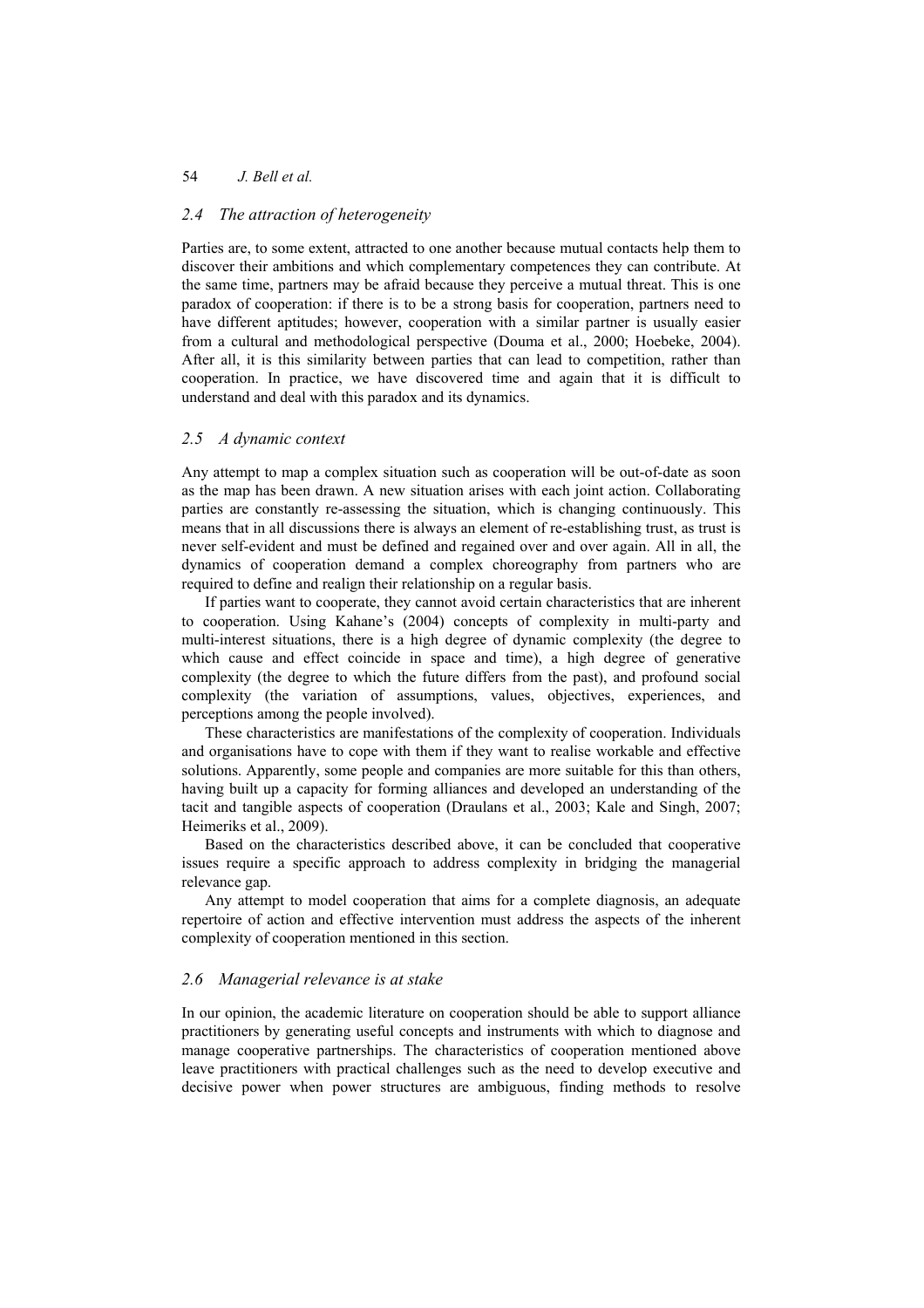potential clashes of interest, and promoting personal and cultural harmony when there is limited control over team composition.

For practitioners, academic management knowledge becomes relevant when it informs and supports their decision-making (Starkey and Madan, 2001). This means that research findings must be practically applicable. The current body of academic knowledge on the dynamics of cooperation produces limited insight that is relevant to practitioners. Academics tend to study important aspects of cooperation in a piecemeal fashion, rather than with the interests of practitioners in mind (Cropper et al., 2008). As such, academic research to date has contributed to the emergence of what has been labelled a *managerial relevance gap* (Bell et al., 2006).

In order to provide applicable managerial concepts and instruments, a coherent and well-grounded body of theoretical knowledge is needed. In this respect, the question has been raised whether the field of cooperation is 'a distinct field of scientific enquiry' (Cropper et al., 2008). They propose four criteria:

- 1 a community of researchers shares a set of core concepts that define the object of study and frame related research questions, thereby delimiting the field of enquiry
- 2 a community of researchers engages in a dialogue about the object of their study, which acknowledges the possibility of mutual learning
- 3 scholars agree on a set of core assumptions, concepts, propositions, methods, and exemplars on which they routinely base research
- 4 there is a level of agreement on similarity in the body of knowledge regarding cooperation and its contributing disciplines and theories.

Judging the academic study of cooperation by these criteria, we can observe the following:

- 1 research on cooperation is performed from separate theoretical and disciplinary perspectives or is 'topic-oriented' (trust, power, social capital, innovation, change and so on); cross-functional research is relatively scarce
- 2 there is not yet a coherent body of knowledge that the professional alliance community agrees upon (Cropper et al., 2008).

As a result, practitioners often analyse, diagnose, and intervene on the basis of limited evidence and incomplete views on cooperation.

Various attempts have been made to model cooperation, which has resulted in a number of useful concepts and instruments. Most approaches highlight only one aspect of cooperation. Examples are the focus on the structural aspects of alliances (Kaats et al., 2005; de Man and Roijakkers, 2009), on process aspects of alliances and networks (de Rond, 2003), strategic issues regarding networks (Kenis and Oerlemans, 2008), management of partnerships (Huxham and Vangen, 2005) and the personal and interpersonal aspects of partnerships (Kaats and Opheij, 2008). Although the focused contributions have provided useful insights, the complexity of collaboration is not yet captured. Alliance practitioners cannot tap this literature to obtain the right clues to address the complexity of reality or to deliver adequate interventions.

There are publications that have looked for coherence among researchers (e.g., Camps et al., 2004; Bamford et al., 2003; Cropper et al*.*, 2008), but there is still little basis for identifying coherence between these contributions. This lack of coherence was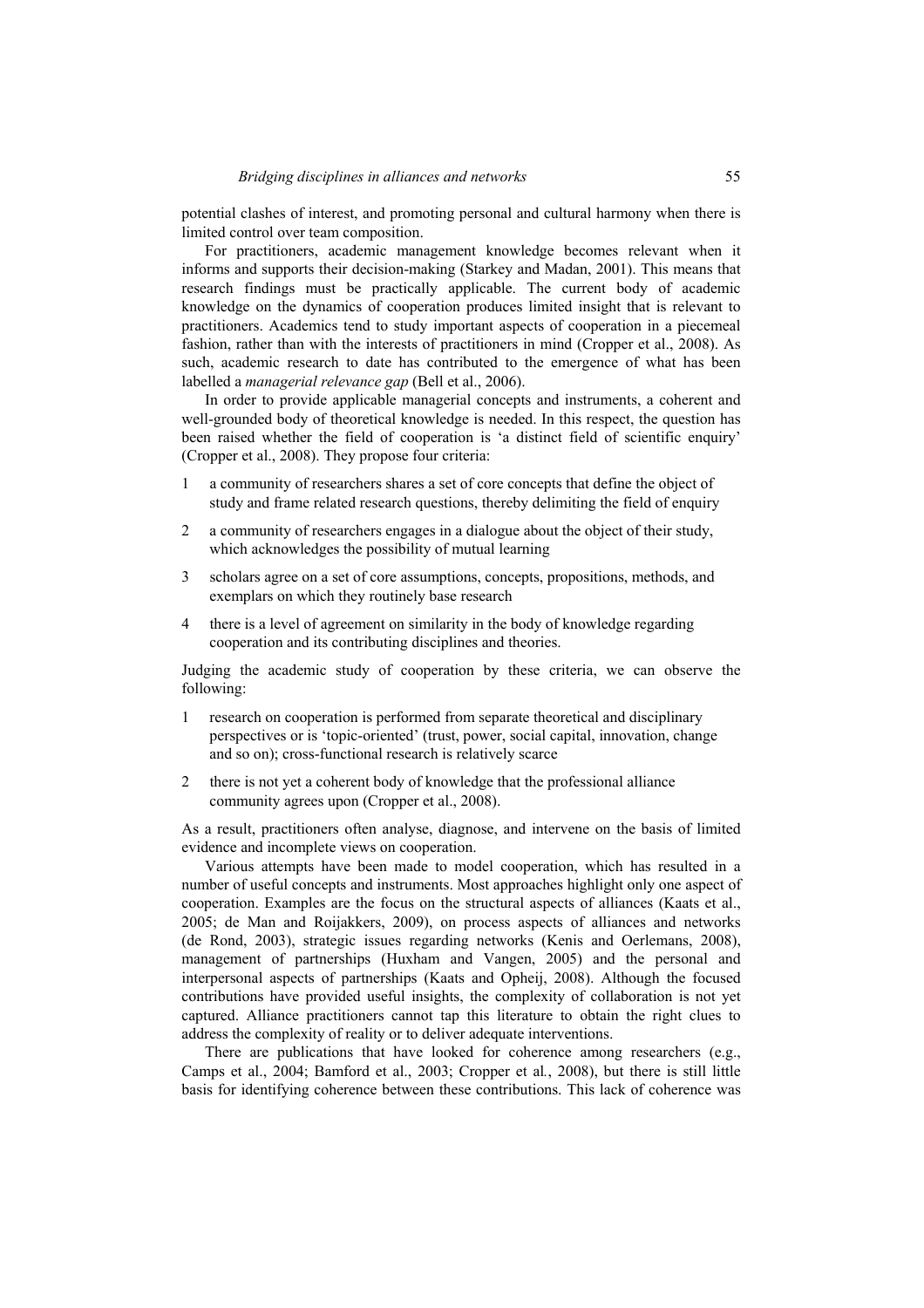also noted by the authors of the 780-page *Oxford Handbook of Inter-Organizational Relations* (Cropper et al., 2008) in their final chapter. They conclude that "cooperation is not yet a fully developed field of enquiry in the sense that it possesses its own, exclusive concepts, theories, and research themes that are significantly different from those applied elsewhere, particularly in organization science" (Cropper et al., 2008).

#### **3 Towards a coherent and comprehensive view**

Our practice combines research and experience. We support the call for a coherent body of knowledge, which is grounded in theory and applicable in practice. Drawing on our daily experience of cooperative partnerships, we develop solutions to specific issues, thereby gradually building up a workable body of knowledge (Kaats and Opheij, 2011). Here, we present this concept as a proposal for creating a common starting point for further development and research, for both scientific as well as practical follow-up. This concept consists of five closely connected themes as visualised in Figure 2.





- 1 Cooperation requires a shared commitment from the parties involved, in the shape of a *shared ambition*.
- 2 In cooperative contexts there are, by definition, divergent and conflicting interests. It is imperative that all parties recognise their shared interest and find ways to serve all relevant interests on the basis of *mutual gains*.
- 3 Cooperation comes down to constructive interaction between individuals, no matter what the scope and the risks are. Good personal relationships contribute to the success of the cooperation. Socially skilled individuals can increase the success of a partnership *(relationship dynamics*).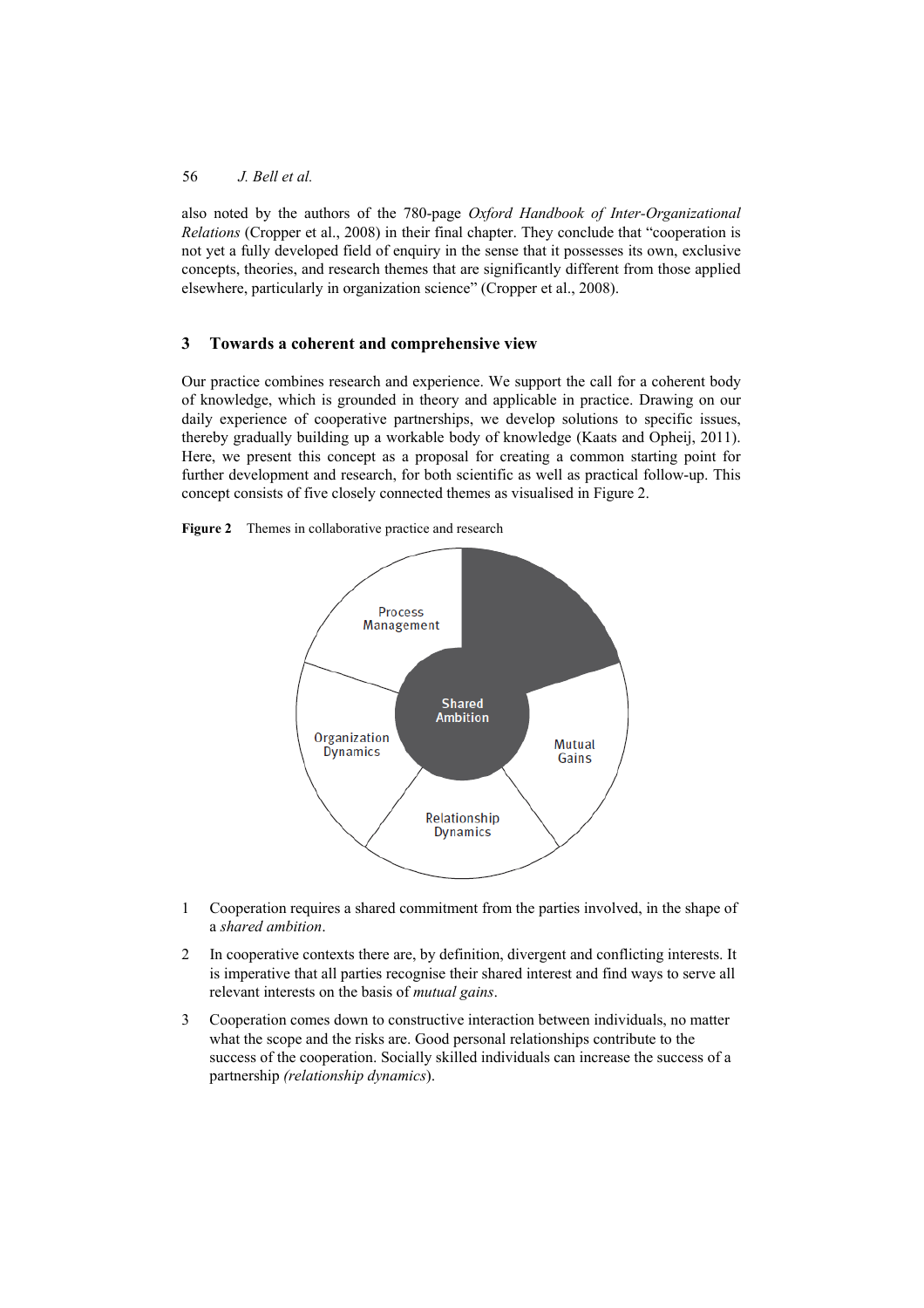- 4 Cooperation requires appropriate organisation and adequate arrangements. Designing adequate arrangements is not only a rational exercise but also part of the process of negotiation between partners, thereby introducing *organisational dynamics*.
- 5 A cooperative process goes through phases of development and is always confronted with new circumstances and events. *Process management* and clarity about where parties are in the process are essential.

These perspectives not only represent useful approaches for handling cooperative issues, but also represent extensive and separate bodies of knowledge. We will elaborate on these perspectives by outlining some useful concepts and instruments, and addressing the underlying theoretical practices. These themes will be illustrated by two cases: The Healthy Region and the Senseo alliance between Philips and Sara Lee. These cases are selected to demonstrate that the concept has value for both non-profit networks as well as dyadic relationships between profit-oriented companies, and for both local and international contexts. Relevant cases can also be found in other research publications (Hipkin and Naudé, 2006; De Man et al., 2010).

**Table 1** Essence of the cases

#### *The Healthy Region (De Gezonde Regio)*

*The Healthy Region (the original Dutch name is 'De Gezonde Regio') is a multi-partner network in the centre of the Netherlands (the region around Gorinchem, including about 400,000 inhabitants). The partners involved are Rivas (a hospital and geriatric care organization), Yulius (a mental health care organization), 70 family doctors, the Area Health Authority for South-Holland South, Zorgbelang South-Holland (an organization representing patients' interests) and VGZ (a national health insurer with about 4 million health care policyholders). They are all key players in healthcare in this region. The focus is on health as defined by the WHO: a state of complete physical, mental, and social well-being and not merely the absence of disease or infirmity. The collaboration process started in 2007. The partners aimed to initiate a paradigm shift in the healthcare system: thinking and acting based on healthy behaviour rather than only on curing.* 

#### *The Senseo alliance*

*Senseo is a strategic alliance between Philips and Sara Lee/Douwe Egberts\*. It began in 2000 and is still seen by both partners as a successful partnership. The alliance combines the competences of two players from different industrial sectors. Sara Lee makes coffee and Philips makes coffee machines. Both have a strong brand and global presence. In the alliance, the partners have created a new innovative coffee concept: an easy-to-use coffee machine that uses coffee pads to ensure consistent quality and individualized taste.* 

#### *3.1 Shared ambition*

A shared ambition is at the heart of any cooperative relationship: it acts as the compass for the partners. An appealing and challenging shared ambition has the power to inspire and mobilise. The early literature on cooperation tended to regard cooperation as an instrument to meet the strategic objectives of a company, thus neglecting the objectives of the alliance itself (e.g., Contractor and Lorange, 1988; Hamel, 1991). More recently, academics have enriched the literature by emphasising the strategic aspects of the cooperative relationship itself, e.g., Bamford et al., 2003; Child et al., 2005). The

Note: \*In 2012, Sara Lee split up and the coffee business continued under the name DE Masterblenders 1753.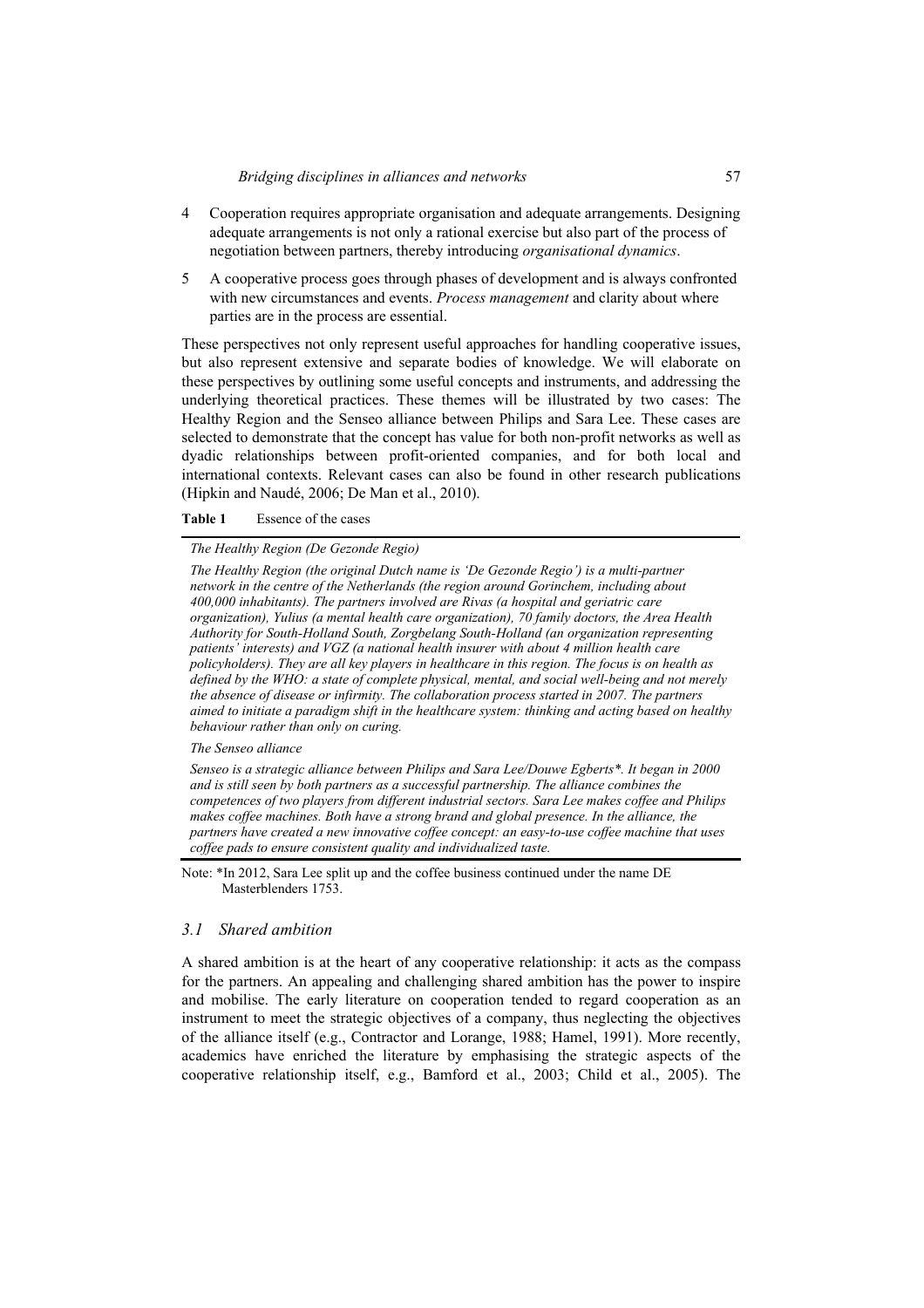cooperative strategies of the partners simply provide legitimacy for the cooperation, but its success is highly dependent on the quality of strategy and management within the alliance. Shared ambition acts as a bond that can overcome differences in culture and ways of working (Douma et al., 2000).

Often, partners start by formulating a shared ambition, but the focus on this shared ambition may gradually fade. This neglect sometimes originates from the working styles of the partners – for instance, they may focus predominantly on action rather than on vision or strategy. The partnership then gradually runs the risk of being reduced to tracking 'to-do lists' and inspiration tails off accordingly. This may lead to a kind of pseudo-collaboration, where partners are unable to establish real dialogues on the legitimacy and necessity of cooperation. The collaboration fades as if it was an operational project and loses the coherence and drive of its original setting. An appealing ambition appears to keep the partnership alive; it inspires and has a mobilising effect. If partners regularly review the shared ambition, the cooperation (and maybe also the ambition) will develop and adapt to new circumstances.

When defining their shared ambition, partners engage in a process of exchanging their contributions to the alliance or network and the results they hope to achieve. Essential in this process is the concept of 'give and take'. When managed properly, this results in the definition of a shared ambition which covers the partners' individual goals. Based on our experiences, it can be stated that establishing and re-iterating or revitalising a shared ambition is an essential principle in structuring and maintaining successful alliances.

#### **Table 2** Shared ambition in the cases

#### *The Healthy Region*

*The network's ambition is to assist inhabitants to improve their health and so give a new meaning to the time-honoured proverb "prevention is better than cure". Key concepts of The Healthy Region are: investing in better health, own responsibility, collaboration, optimism and innovation. All activities and projects should support these concepts. The steering committee chairman's motto is: "We don't know the exact outcome yet, but that is no reason at all not to get started because we know we are working in the right direction." Having this shared ambition really helped the partners to collaborate better. It became a shared point of reference for professionals and managers working on projects.* 

#### *Senseo alliance*

*When establishing the Senseo alliance, Sara Lee and Philips shared the ambition of creating a coffee experience that corresponded to the changing needs of consumers. Consumers did not like the variable quality of the coffee that came out of drip-filter coffee machines. They also did not appreciate the deteriorating coffee taste when coffee stayed in the pot. Both Sara Lee and Philips realized that they could not create an improved coffee experience alone, since both the coffee and the coffee machine needed innovation.* 

## *3.2 Interests and mutual gains*

As mentioned in the previous section, one reason for failure is that partners do not align their objectives sufficiently before an alliance is created or during the alliance as priorities shift. A closely related but different cause of failure is that the interests of the individual partners are not served. If interests cannot be aligned, partners can search for common interests and negotiate on opposing interests. It is important that the interests of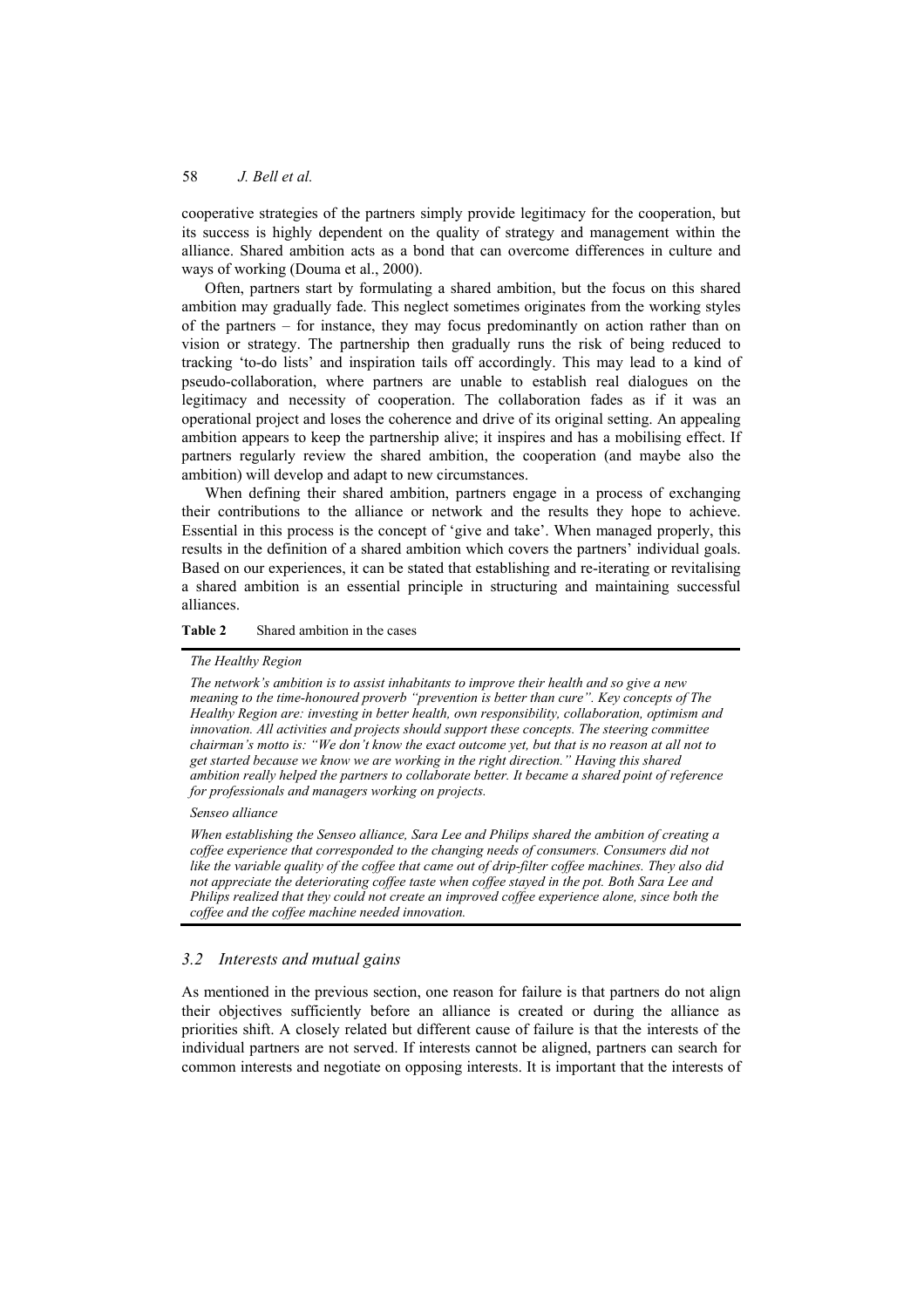the partners are served to an acceptable extent. This requires the partners to interact intensively about their respective interests.

If adequate interaction about interests does not take place, this effectively puts a 'time bomb' under the cooperation. Literature stipulates that internal stakeholders or partners should enter into the dialogue on interests (see Kahane, 2010), but our daily practice shows that reality is less straightforward. One possible solution is to mobilise stakeholders at a very early stage in the development of the alliance and allow them to be very explicit about their interests. Of course, the same holds true in situations with significant changes in strategy or personnel. However, it cannot be expected from stakeholders who may not know each other well that they talk openly about their real interests. Under these circumstances, a facilitator can help to create the right (trusting and open) atmosphere and make stakeholders feel comfortable enough to share their interests openly without fearing that this will affect their negotiation position adversely (*politics*). Another possible solution is to work with whole alliance teams instead of individuals from each partner that are involved in the initial negotiations. Based on their experimental role play with 128 subjects, Lunnan et al. (2011) have found that the alignment of team aspirations was associated positively with increased reciprocity between teams.

Looking for mutual benefits and developing a genuine appreciation of the interests of the partners is crucial for collaboration. In many cooperative relationships, however, communication about interests is inadequate. Often, partners skip this stage in the process and concentrate on design aspects such as the contract or the governance. Almost without exception, partners find themselves later without a robust basis for cooperation and may eventually have to restart sharing each other's interests. If partners' interests continue to be neglected, the partnership often enters into a state of permanent negotiation. If conflicts of interest persist, defensive behaviour will prevail. Reversing this state becomes more difficult, since it requires a genuine dialogue on individual and mutual interests.

Literature on mutual gains has produced an influential body of knowledge in the field of negotiations and collective decision-making (Fisher and Ury, 1981; Susskind and Field, 1996; Kahane, 2010). It has provided politicians around the world with the principles, instruments and attitude to find solutions to complex problems. The mutual gains approach has developed from structural and strategic approaches to negotiation in which win-lose are the underlying assumption, to the integrative approaches in which win-win situations are the desired outcome. The key element is the focus on 'interests'. Interests are considered the key to finding solutions that partners, organisations and individuals can agree upon when dealing with shared problems. A thorough concerted investigation of interests provides an opportunity to satisfy partners' needs and create win-win situations. All in all, the mutual gains approach appears to be a 'parallel world' to alliance management. A possible explanation for this could be that alliance management practice focuses more on the 'opportunity' as a starting point rather than the 'problem' or 'conflict' which is so often the starting point in mutual gains approaches. It is, therefore, not surprising that alliance management initially appealed to the private sector, whereas the mutual gains approach resonated mainly in the public domain. In contrast to the alliance management approach, the mutual gains approach is only secondarily interested in the strategic considerations of partners. Rather, the focus is on the factual interests of the partners and the actual interaction between partners. The mutual gains approach urges one to be never satisfied with static positions and to search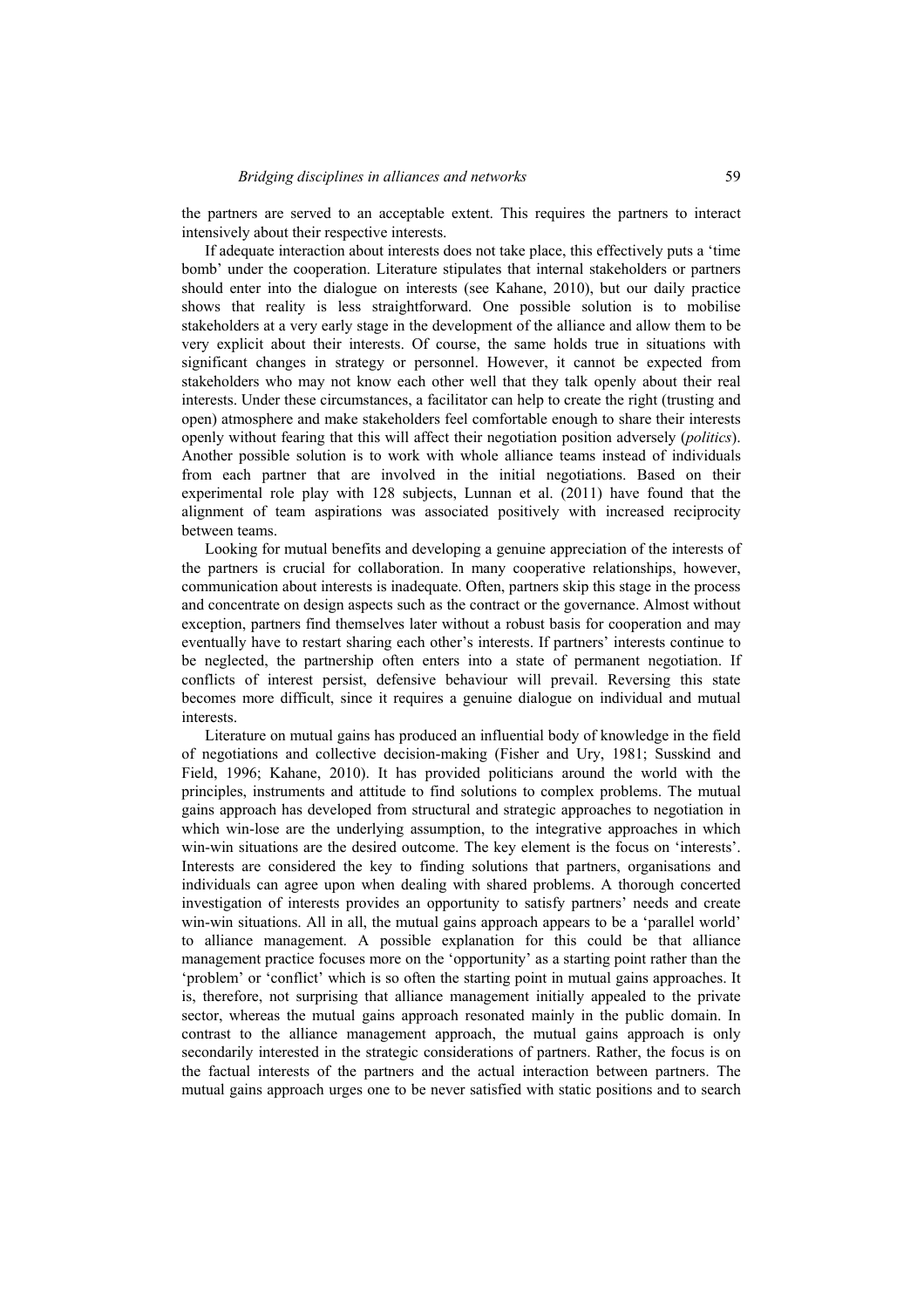constantly for underlying interests that can provide opportunities. From our experiences in practice, we have learned that this is a really powerful additional approach in building and maintaining alliances.

## Table 3 Mutual gains in the cases

#### *The Healthy Region*

*Partners understand that they have a common interest in improving the health of local residents. But the partners also have incompatible interests, such as decisions on treatment (who provides which treatment), economy (prevention may be profitable for health insurers, but could be detrimental to the financial interests of those providing treatments), moving treatment from one provider to another. Partners have expressed their concerns to one another and it is now clear what each individual partner is contributing and to what extent he or she benefits. In case of divergent interests, the decisive factor is: does regional health benefit? A clear understanding of the interests of all partners positively affects decision-making and contributes to trust building.* 

#### *Senseo alliance*

*Sara Lee and Philips have a joint interest in providing a new coffee experience for consumers. At the same time, both have their own interests that are not necessarily compatible. For instance, Sara Lee wants to sell as much coffee (or coffee pads) as possible, and Philips as many coffee machines as possible, both in a profitable way. For selling as much coffee as possible, it is essential that the coffee machine is bought and used by as many consumers as possible. A low-priced coffee machine helps to increase household penetration. However, a lower price may not be in Philips's interest as it will have a negative impact on the company's profits.* 

### *3.3 Relationship dynamics*

It is not uncommon for partners to select representatives for the partnership individually. As a result, the team that emerges is often an accidental mix of personalities and working styles. Composition of a good team is no trivial task. Representatives in a partnership are expected to cope with uncertainty, ambiguity and dynamism. They should be able to find a proper balance between their dedication to the partnership and their 'home' organisation. This is not always easy. In highly technical environments, attention paid to the individual, personal and relational aspects of cooperation is often limited. Here, relationships may really develop, and may slowly but surely become unstable, undermining the success of the cooperation.

Relationship dynamics concern people working together in teams. It is an extremely relevant theme in alliances and networks referring to two assumptions. Firstly, in alliances, as in teams in general, a group can function more (or less) effectively than the sum of its parts. This is probably a function of the group dynamics at play. Bringing together intelligent, skilled, motivated people is no guarantee that a constructive collaborative process will develop. Conversely, we have been regularly surprised by the success achieved through a collaborative process from a seemingly hopeless position. Group dynamics play a partly hidden but decisive role in the success of alliances and networks. Secondly, individual effectiveness in an alliance is related to individual characteristics such as personality, behavioural style and collaborative capabilities. People in groups are not marionettes; they do have influence. They are actors in collaborative processes and their personal skills, styles of working and leading, and interpersonal skills do affect the quality of the cooperation process and the quality of its results. These assumptions are rooted in two closely related bodies of knowledge, namely group dynamics and social psychology. It is generally acknowledged that relationship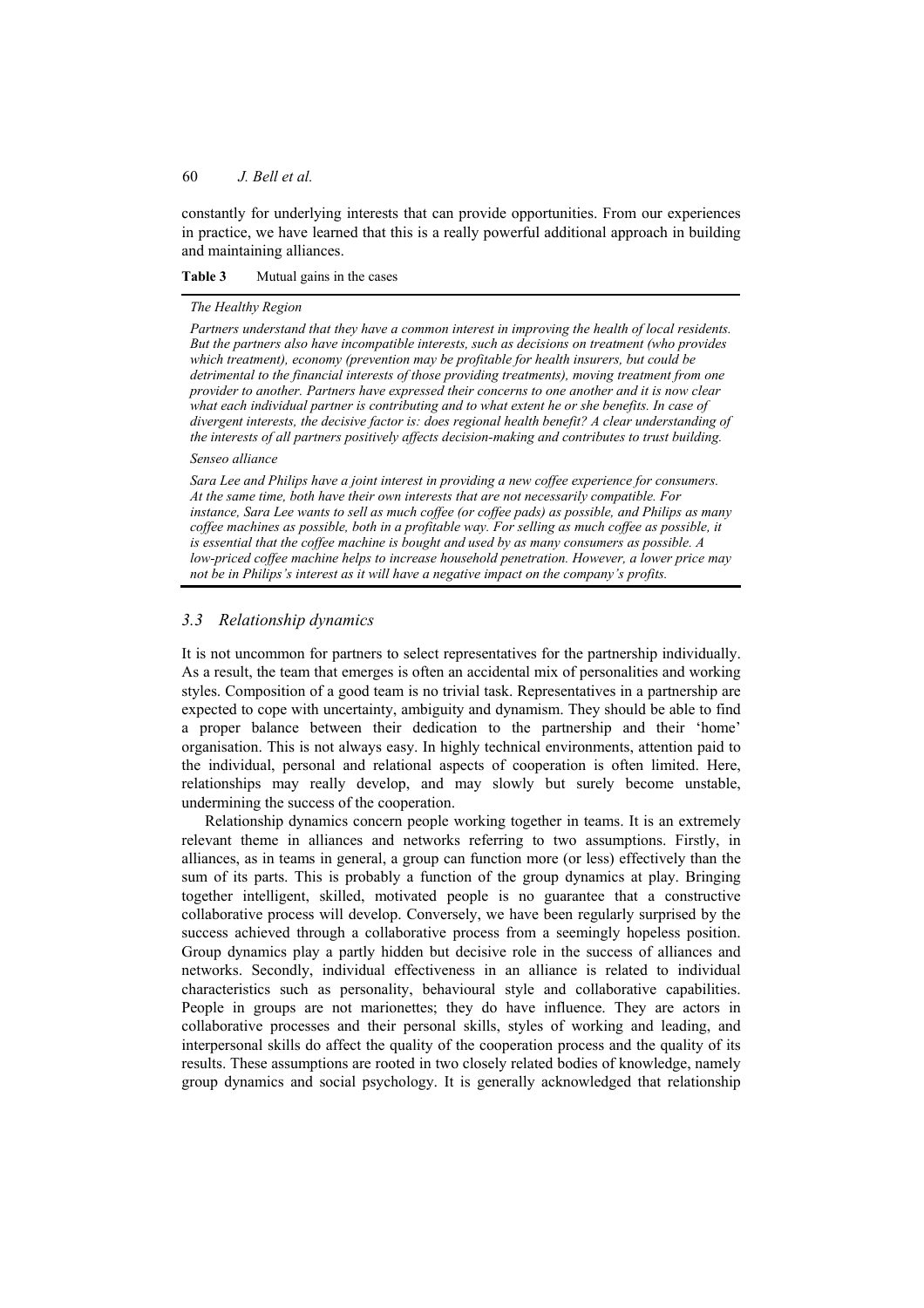dynamics are crucial in the formation, development and management of alliances, judging by the frequency with which one is confronted with statements about the level of trust and distrust, the dynamics of power and influence, and the role of diversity and conflict. In this respect, collaborative leadership is one of the key issues in any cooperation (Huxham and Vangen, 2005; Kaats and Opheij, 2008).

It is important to understand these dynamics since success or failure of the alliance depends upon them (Douma et al., 2000; Leung and White, 2006). Even when an alliance is initiated through formal arrangements, the relationship aspects of the collaboration must eventually be addressed. There are also group dynamics that are specifically relevant in a context of alliances and networks. For instance, the subject of 'split loyalty' touches the very essence of collaborative complexity: how does one uphold loyalty to the alliance without jeopardising the interests of the organisation that one represents in the alliance? It is a truly personal dilemma, which affects all aspects of the alliance. In certain sectors and practices, a large number of alliances originate from personal relationships and in that sense are merely manifestations of these existing relationships.

Table 4 Relational dynamics in the cases

#### *The Healthy Region*

*The collaboration started with a joint study tour to Kaiser Permanente in California. During this trip, the foundations for a common ambition and constructive relations were laid. After all, it may be clear that spending a lot of time with one another tends to facilitate the development of trust and the reduction of distrust between people. Physicians, executives and insurers were allotted time to gather information on the principles and assumptions of a partnership and to increase mutual understanding. In many of the project teams, participants from various partners worked together. Program managers and steering committees tried to promote a cooperative atmosphere.* 

#### *Senseo alliance*

*Both Sara Lee and Philips appointed a dedicated alliance manager, who reports to an executive sponsor in their own organisations. The executive sponsors are responsible for a large business unit, besides having responsibility for the alliance. Alliance managers spend most of the working week together to understand each other better and are bent on working for the benefit of the alliance. Executive sponsors meet regularly to review the progress of the alliance, but also have more informal contacts. Whenever an alliance manager or executive sponsor moves on, a lot of time is spent on establishing a relationship with his/her successor.* 

#### *3.4 Organisation dynamics*

There is a tendency in cooperation to underestimate the organisational requirements of cooperation. Starting a cooperative relationship means, effectively, creating a new organisation with no existing procedures and routines. In the beginning, each partner has his own methods of working. This often leads to inadequate interaction, poor communication, and a lack of control, with a high risk of structural indecisiveness and, consequently, potential discontinuation of the cooperation. This applies particularly to forms of cooperation in which the partners have not built a new organisational construct, but merely agreed upon some basic collaborative rules. A contract is helpful and even required, but cannot replace some form of organisation, especially not without necessary social pressure.

Sometimes this leads to a preference for control and a tendency to seek to control the other partner. Partners may become suspicious, which undermines mutual trust. As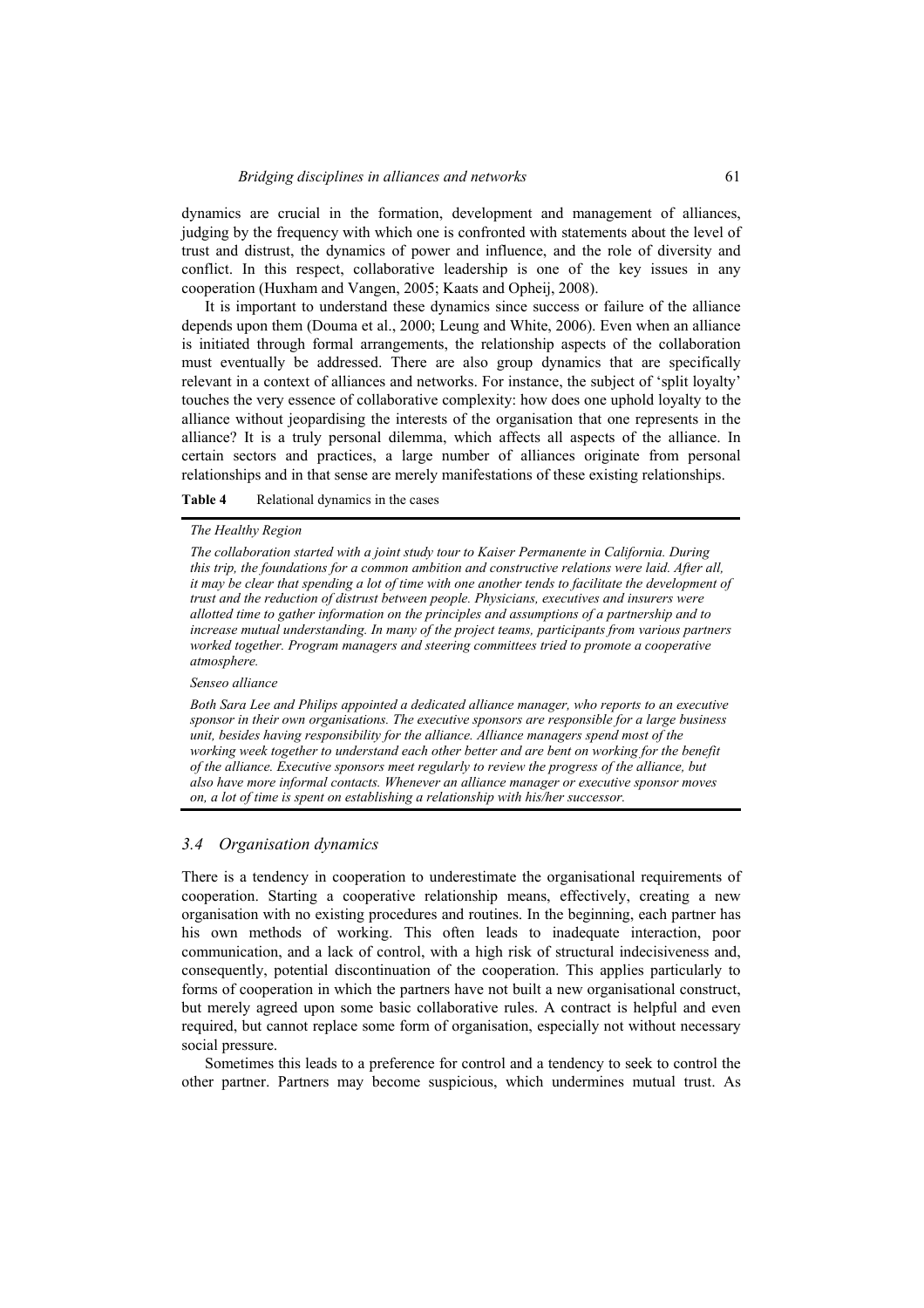de Man and Roijakkers (2009) and Das and Teng (2001) have shown, there is a close relationship between trust and control. In our experience, appropriate organisational structures are essential to develop trust among partners, and – crucially – commitment of their team members. A minimal level of organisation should be in place (Hirschhorn and Gilmore, 1992) – namely the decision-making process (e.g., who decides what?), management procedures (e.g., who does what?), benefits to stakeholders (e.g., what is in it for me and who is involved?). Obviously, the organisational and governance solutions will differ for various types of cooperation, such as alliances, networks, chains and various kinds of strategic (horizontal or vertical) partnerships.

This field has attracted a lot of attention in the tradition of alliance management. A considerable amount of research literature and practical knowledge has been produced on this theme. However, not everything is known yet and it is still not easy to build and maintain an alliance from an organisational point of view. In dealing with a context that is inherently interdependent, ambiguity in terms of its authority structure, profoundly dynamic and always uncertain to some degree, the search for effective collaborative arrangements remains necessary. This body of knowledge has its roots in the field of economics, business administration and management science. It provides numerous lessons regarding the effectiveness of organisational structures and governance mechanisms to facilitate collective action in cooperation. It has expanded our knowledge of the balance between formal and informal means of governance, between trust and control, between institutional and social mechanisms. It has even provided a framework relating to when collaboration is inappropriate, for instance when collaboration evokes coordination efforts that are not compensated by the results expected from the collaboration (Hennart, 1988; Williamson, 1991).

#### **Table 5** Organisational dynamics in the cases

*The Healthy Region* 

*The network has a steering committee, in which all partners participate, a program manager and a number of project groups. Each of the participating organizations is responsible for one of the projects. Furthermore, in all projects at least four out of six partners must be represented. Inhabitants of the region are not only involved in projects that aim directly at health improvement, but also in various collaborative processes (with the statement: Inhabitants as Driving Force) in which the fundamentals of the programme are embedded (paradigm shift, evidence, incentives for change). The program is well organized, with a steering committee, program and project managers, a program plan, and clear budgets. This might be considered 'hygiene' for the collaboration. In fact it is more than hygiene: 'group makes plan, plan makes group'. Organizing the collaboration in a professional way also helps to build a common language and reduce ambiguity.* 

#### *Senseo alliance*

*The alliance is managed by two alliance managers and two executive sponsors (one from Sara Lee and one from Philips).The alliance managers oversee an array of 'mirrored' teams (e.g., marketing, technology, market launch): both Sara Lee and Philips have comparable representatives in the joint teams. The alliance managers report together to the Steering Committee, on which the two executive sponsors serve.* 

#### *3.5 Process management*

The fifth theme is process management. Partners may have developed a cooperative relationship based on individual and sometimes different perceptions of the stage the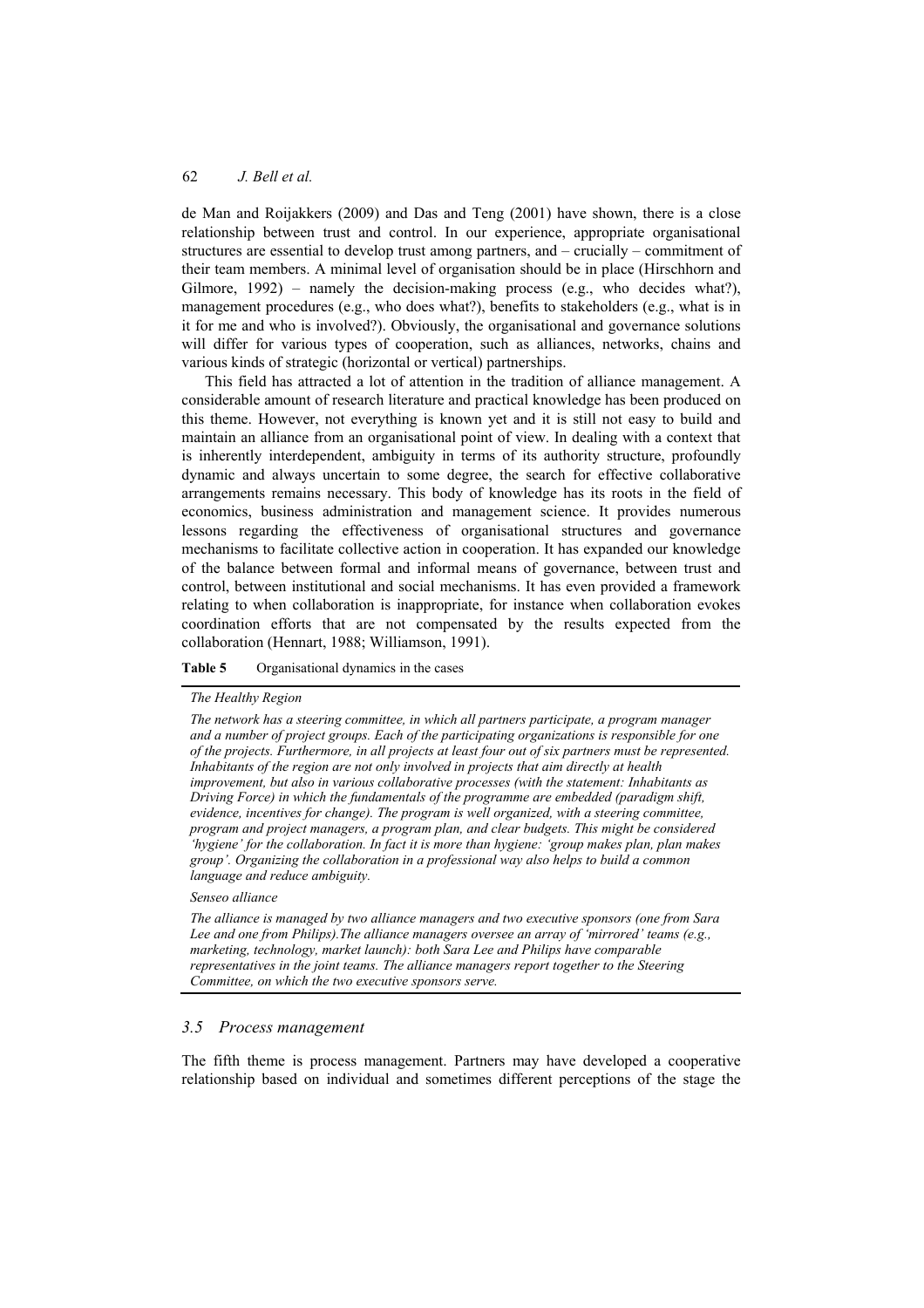relationship is in. Lack of clarity on what comes next may frustrate the cooperative process. If one partner has the impression that an agreement has been almost reached, while the other partner is convinced that negotiations are still proceeding, awkward discussions may arise to the detriment of emerging trust.

Cooperation also requires momentum and progress. Without short-term progress, energy and enthusiasm will fade away and destabilisation may follow. Promising, concrete results will inspire partners to proceed smoothly and steadily through the next stages of cooperation.

#### **Table 6** Process management in the cases

#### *The Healthy Region*

*The program has been running since 2007 and it was reviewed in 2009. Between 2007 and 2009, the partners developed a shared ambition and carried out several experiments and pilot projects. In 2009, the steering committee decided to professionalize the collaboration. Executives and professionals from various organizations incorporated their ambitions and interests into an inspiring program plan and decided to appoint a program manager to intensify the collaboration. The entire process went from exploring and sharing ambitions (study tour 2007), through learning in small projects (2008/2009) and evaluating (2009) to redefining ambitions and professionalizing (2010). Meanwhile, projects have become successful. The partnership serves as a model for healthcare management in the Netherlands and serves as an example program for the National Health Council. The process was not planned this way from the beginning. Periodically, the steering committee is evaluating the process and looking forward to defining the next stages of the cooperation.* 

#### *Senseo alliance*

*The contract negotiation phase took longer than anticipated. However, both partners had already committed substantial resources and investments to developing the Senseo coffee machine and coffee pads. It was clear to both partners that they were still in the negotiation phase, but at the same time had already entered into the alliance management phase. This shared recognition, understanding which stage inthe process they had reached, and which would be the next issue to approach, was very useful. Neither Sara Lee nor Philips exploited this situation by seeking more favourable conditions for their organization in the negotiations.* 

In alliances and networks, individuals are expected to operate under fairly uncertain conditions. Individual tolerance for uncertainty can be impressive, but also has limitations and boundaries: there is the authority boundary ('who is in charge of what?'), the task boundary ('who does what?'), the political boundary ('what's in it for us?') and the identity boundary ('who is – or is not – 'us'?') (Hirschhorn and Gilmore, 1992). In practice, an alliance involves an additional boundary to be addressed: the process boundary ('where are we and where do we go from here?'). A certain awareness of the process is a basic individual need, and when a process is relatively unformatted, the actual confirmation of that fact can give individuals just the security required to act and concede. Other bodies of knowledge, such as the policy development domain, have led to different approaches relevant to the formation of alliances. These include life-cycle approaches with emphasis on chronology and steps to be taken, teleological approaches with an emphasis on goal orientation, evolutionary approaches with emphasis on contextual aspects and dialectical approaches with a focus on the conflicting forces within the alliance (de Rond, 2003). Quality criteria drawn from these theories are extremely helpful in monitoring and steering the development of alliances.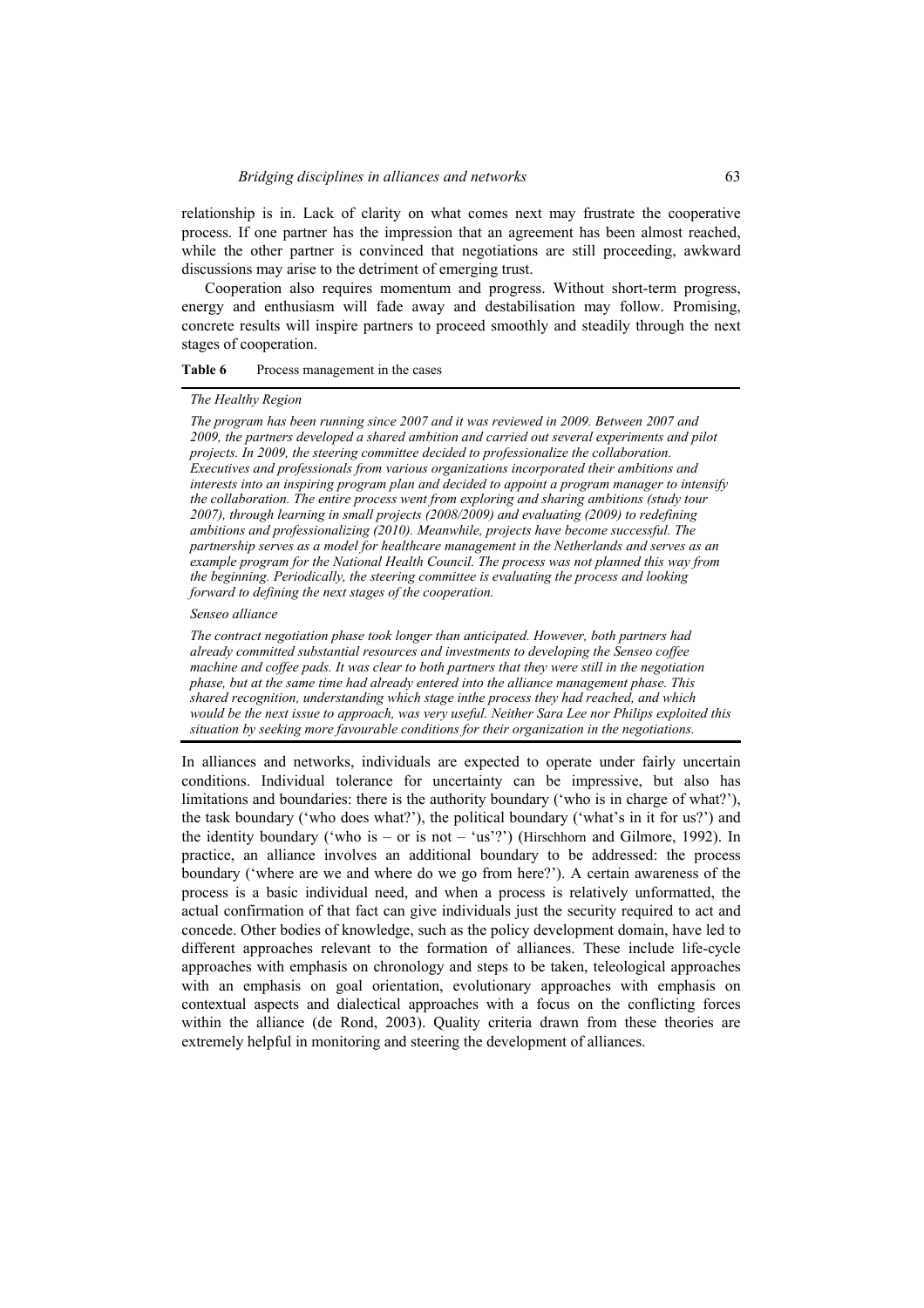## **4 Using the five lenses on collaboration in practice**

The five themes described are five lenses through which alliances can and should be considered. It is our experience that the formation and development of any form of cooperation can start with a specific focus on one of these lenses, but eventually will require an integral approach addressing and balancing all five building blocks.





As a result, the nature of cooperative issues defines the demands on professionals active in this domain. To be of practical use in this field, and contribute to the creation of meaningful alliances, it is essential that practitioners learn to combine these different types of knowledge and translate them into a relevant and practical repertoire of action. Of course, it is almost impossible to be minutely familiar with all the bodies of knowledge presented in this section. However, the minimum requirement must be the ability to identify a cooperative issue, to diagnose it, to make the connection with the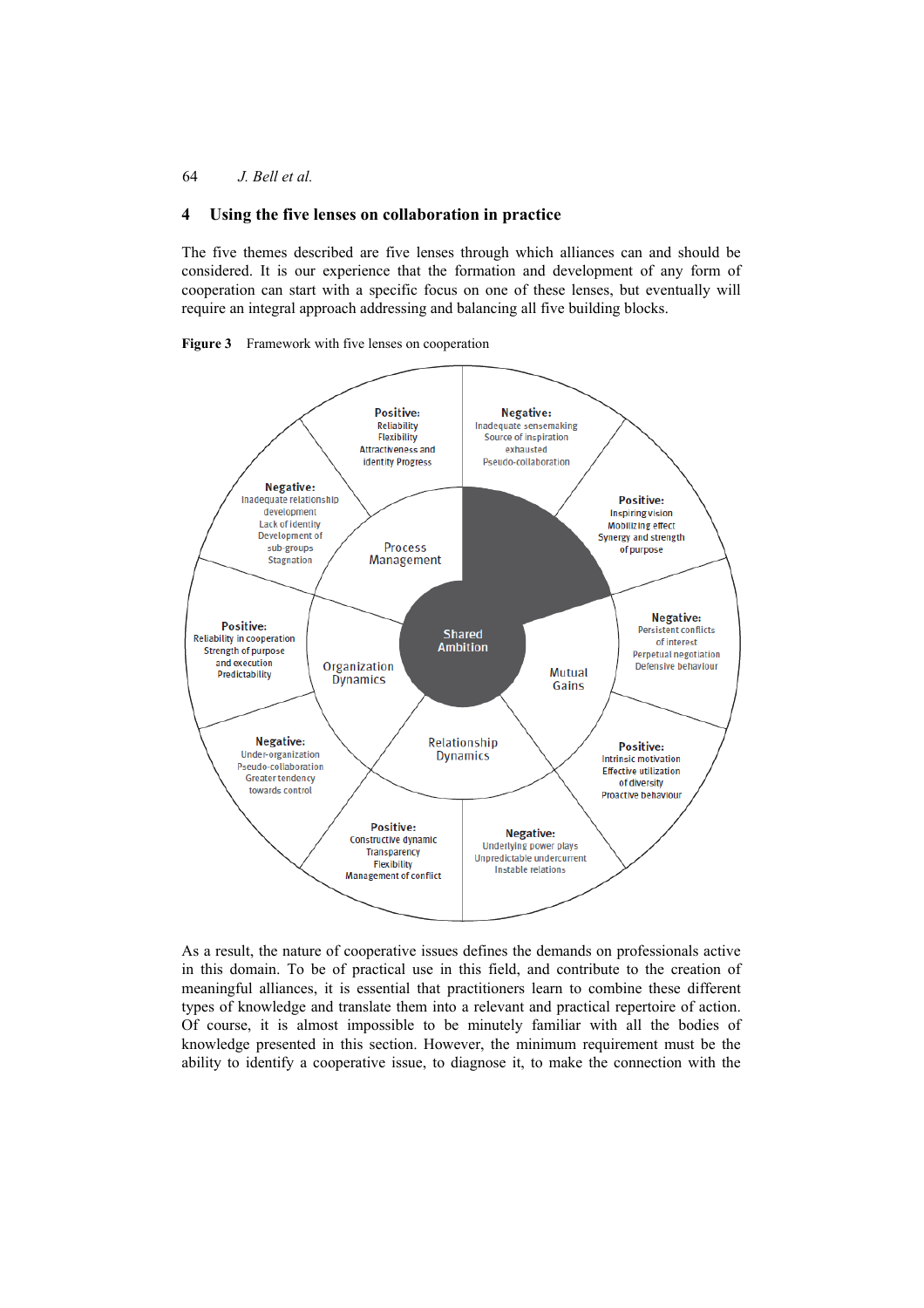relevant bodies of knowledge and to find explanations and effective interventions. A shared concept and body of knowledge will prove extremely useful in this respect.

We have developed our framework from our desire to have a model – grounded in theory – that does justice to the complexity of cooperation, offers a shared language to all stakeholders, and supports diagnosis and intervention. The theoretical support for (parts of) our framework is essential, as it provides coherence and logic. This is applied to a wide range of cases in practice and we have witnessed the benefits of the approach for alliance managers, alliance executives, as well as alliance consultants throughout the process of cooperation.

The framework can be used to set the agenda at the start of cooperation. A coherent view helps partners to understand the issues at stake and guides them when developing a joint plan. During the cooperation process, a regular 'pulse check' using the framework helps to determine which aspects are going well or need special attention. The situation can be monitored easily by conducting interviews or surveys based on the model. Depending on the outcome of the diagnosis, tailored intervention can be made at the right moment. For instance, limited or eroded ambitions will require an intervention quite different from lack of trust. Also, a lack of decisiveness will need a type of intervention different from the imminent withdrawal of a partner whose interests are not being served adequately. A final benefit, in our experience, is that throughout the cooperative process, a common language is offered that helps to prevent confusion and ambiguity. This has a positive effect on progress, building trust and consensus on the next step.

All in all, we believe that we have made a step forward in trying to close the 'managerial relevance gap'.

## **5 Teaming up to bridge the managerial relevance gap**

In this paper, a framework for cooperation is developed that offers useful guidance throughout the process of cooperation. Five key aspects of cooperation are combined into a more coherent and integrated framework. All five key aspects are grounded in academic literature, which provides strong support for the relevance and logic of these aspects. However, what has been lacking so far in the contemporary body of literature is the comprehensive integration of these key aspects. This is partially due to the mono-disciplinary focus of most academics.

Coherence and integration are required to provide meaningful guidance to alliance practitioners. Without the integration, alliance practitioners may be tempted to look through just one of the lenses offered by academics and apply their conclusion to the cooperation in question. The result could be that they do not notice that some elements of the cooperation are not working as well as they could (such as organisation or relationship dynamics) or that relevant aspects are ignored (such as interests and shared ambition). Practitioners cannot be expected to deduce the coherence themselves in view of the vast quantity of literature.

As reflective alliance practitioners we have taken up this challenge and made a first step towards integration. This is just a first step, which will require further validation and improvement. To that end, alliance academics and alliance practitioners are invited to join us to: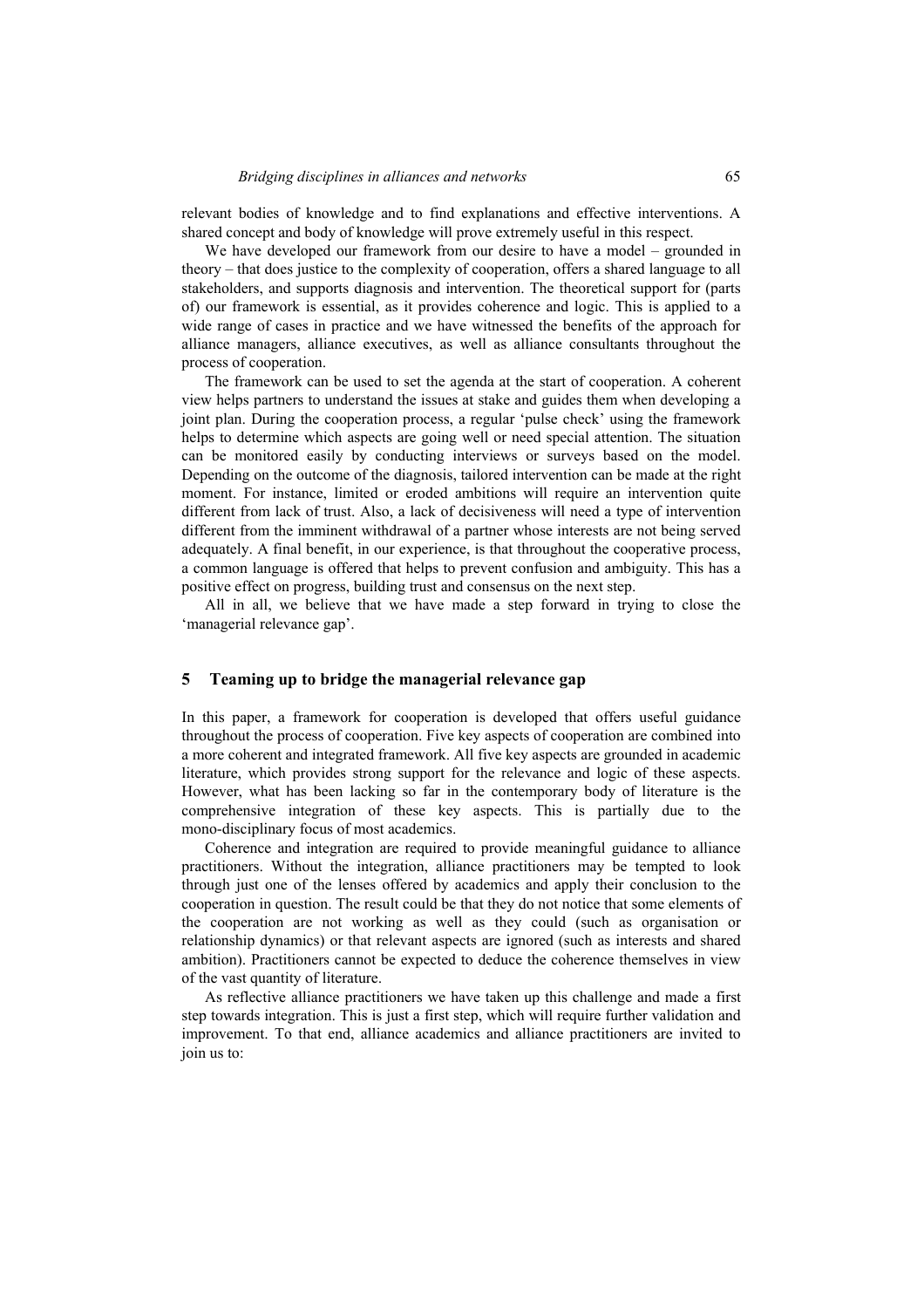- further strengthen and improve the coherence and integration of our approach
- carry out research on the success factors underlying each of the five lenses of the framework, ideally using multiple, longitudinal case studies
- apply the framework in various real-life cooperative relationships to fine-tune and sharpen the lenses and the integrative framework
- learn how to make the best use of the framework as an alliance manager and alliance consultant.

All in all, we believe that we have made progress in bridging the managerial relevance gap in the field of cooperation. To contribute to building the next pillars of this 'bridge', we will take the initiative to organise sessions with alliance academics and practitioners to connect both worlds.

#### **References**

- Bamford, J.D., Gomes-Casseres, B. and Robinson, M.S. (2003) *Mastering Alliance Strategy*, Jossey-Bass, San Francisco, CA.
- Bell, J., den Ouden, B. and Ziggers, G.W. (2006) 'Dynamics of cooperation: at the brink of irrelevance', *Journal of Management Studies*, Vol. 43, No. 7, pp.1607–1619.
- Camps, T., Diederen, P. and Hofstede, G. et al. (Eds.) (2004) *The Emerging World of Chains and Networks: Bridging Theory and Practice's*, Reed Business Information, Gravenhage.
- Child, J., Faulkner, D. and Tallman, S. (2005) *Cooperative Strategy: Managing Alliances, Networks and Joint Ventures*, Oxford University Press, New York, NY.
- Contractor, F.J. and Lorange, P.F.J. (1988) 'Why should firms cooperate?: The strategy economic basis for cooperative ventures', in Contractor, F.J. and Lorange, P.F.J. (Eds.): *Cooperative Strategies in International Business*, Lexington Books, Lanham, MD.
- Cropper, S., Ebers, M., Huxham, C. and Smith Ring, P. (Eds.) (2008) *The Oxford Handbook of Inter-Organizational Relations*, Oxford University Press, New York, NY.
- Das, T.K. and Teng, B.S. (2001) 'Trust, control, and risk in strategic alliances: an integrated framework', *Organization Studies*, March, Vol. 22, No. 2, pp.251–283.
- Das, T.K. and Teng, B.S. (2002) 'Alliance constellations: a social exchange perspective', *Academy of Management Review*, 1 July, Vol. 27, No. 3, pp.445–456.
- de Man, A.P. and Roijakkers, N. (2009) 'Alliance governance: balancing control and trust in dealing with risk', *Long Range Planning*, Vol. 42, No. 1, pp.75–95.
- de Man, A.P., Roijakkers, N. and de Graauw, H. (2010) 'Managing dynamics through robust alliance governance structures: the case of KLM and Northwest Airlines', *European Management Journal*, Vol. 28, No. 3, pp.171–181.
- de Rond, M. (2003) *Strategic Alliances as Social Facts*, Cambridge University Press, Cambridge, MA.
- Douma, M.U., Bilderbeek, J., Idenburg, P.J. and Looise, J.K. (2000) 'Strategic alliances managing the dynamics of fit', *Long Range Planning*, Vol. 33, No. 4, pp.579–598.
- Draulans, J.A.J., de Man, A.P. and Volberda, H.W. (2003) 'Building alliance capability: management techniques for superior alliance performance', *Long Range Planning*, Vol. 36, No. 2, pp.151–166.
- Fisher, R. and Ury, W.L. (1981) *Getting to Yes: Negotiating Agreement Without Giving In*, Penguin Books, New York, NY.
- Gomes-Casseres, B. (2003) 'Competitive advantage in alliance constellations', *Strategic Organization*, Vol. 1, No. 3, pp.327–335.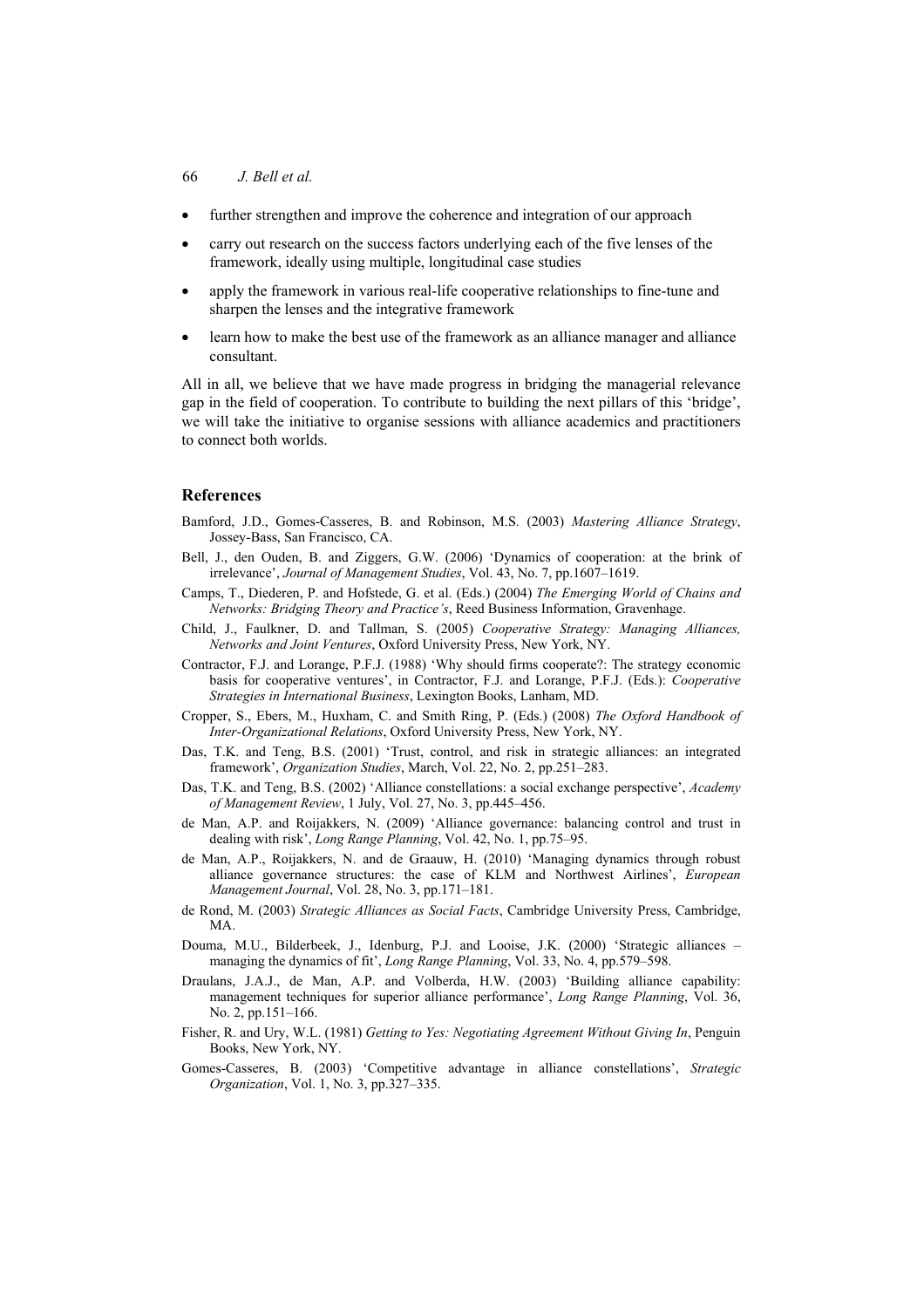- Hamel, G. (1991) 'Competition for competence and inter-partner learning within international strategic alliance', *Strategic Management Journal*, Summer, Vol. 12, No. S1, pp.83–103.
- Heimeriks, K.H., Klijn, E. and Reuer, J.J. (2009) 'Building capabilities for alliance portfolios', *Long Range Planning*, Vol. 42, No. 1, pp.96–114.
- Hennart, J.F. (1988) 'A transaction costs theory of equity joint ventures', *Strategic Management Journal*, Vol. 9, No. 4, pp.361–374.
- Hipkin, I. and Naudé, P. (2006) 'Developing effective alliance partnerships: lessons from a case study', *Long Range Planning*, Vol. 39, No. 1, pp.51–69.
- Hirschhorn, L. and Gilmore, T. (1992) 'The new boundaries of the 'boundaryless' company', *Harvard Business Review*, May/June, Vol. 69, pp.4–16.
- Hoebeke, L. (2004) 'Dilemmas, paradoxes in organizing change processes: a critical reflection', in Boonstra, J.J. (Ed.): *Dynamics of Organizational Change and Learning*, John Wiley & Sons Ltd., Hoboken, NJ.
- Huxham, C. and Vangen, S. (2005) *Managing to Collaborate: The Theory and Practice of Collaborative Advantage*, Routledge, New York, NY.
- Kaats, E. and Opheij, W. (2008) *Executives Make Sense of Alliances and Networks (in Dutch: Bestuurders zijn van betekenis. Allianties en netwerken vanuit bestuurlijk perspectief)*, Reed Business, Maarssen.
- Kaats, E. and Opheij, W. (2011) *Learning to Collaborate (in Dutch: Leren samenwerken tussen organisaties)*, Kluwer, Deventer.
- Kaats, E., van Klaveren, P. and Opheij, W. (2005) *Organizing in Between, Design and Governance of Inter Organizational Relations (in Dutch: Organiseren tussen organisaties: Inrichting en besturing van samenwerkingsrelaties)*, Scriptum, Schiedam.
- Kahane, A. (2004) *Solving Though Problems: An Open Way of Talking, Listening, and Creating New Realities*, Berret-Koehler, San Francisco, CA.
- Kahane, A. (2010) *Power & Love: A Theory and Practice of Social Change*, Berret-Koehler, San Francisco, CA.
- Kale, P. and Singh, H. (2007) 'Building firm capabilities through learning: the role of the alliance learning process in alliance capability and firm-level alliance success', *Strategic Management Journal*, Vol. 28, No. 10, pp.981–1000.
- Kale, P. and Singh, H. (2009) 'Managing strategic alliances: what do we know now, and where do we go from here?', *Academy of Management Perspectives*, Vol. 23, No. 3, pp.45–62.
- Kenis, P. and Oerlemans, L. (2008) 'The social network perspective: understanding the structure of cooperation', *The Oxford Handbook of Inter-Organizational Relations*, Oxford University Press, New York, NY.
- Leung, K. and White, S. (2006) 'Exploring dark corners: an agenda for organizational behavior research in alliance contexts', in Shenkar, O. and Reuer, J. (Eds.): *Handbook of Strategic Alliances*, Sage Publications, Thousand Oaks, CA.
- Lunnan, R., Ness, H. and Mercer Traavik, L.E. (2011) 'Alliance formation: the impact of teams and individuals in initial negotiations', *International Journal of Strategic Business Alliances*, Vol. 2, No. 4, pp.271–286.
- Osborn, R.N. and Hagedoorn, J. (1997) 'The institutionalization and evolutionary dynamics of interorganizational alliances networks', *Academy of Management Journal*, Vol. 40, No. 2, pp.261–278.
- Ring, P.S. and Van de Ven, A.H. (1994) 'Developmental processes of cooperative interorganizational relationships', *Academy of Management Review*, Vol. 19, No. 10, pp.90–118.
- Schruijer, S.G.L. and Vansina, L.S. (2005) 'Leadership & interorganizational collaboration as perceived by directors and managers', in Gould, N. (Ed.): *Engagement*, Short Run Press, Exeter.